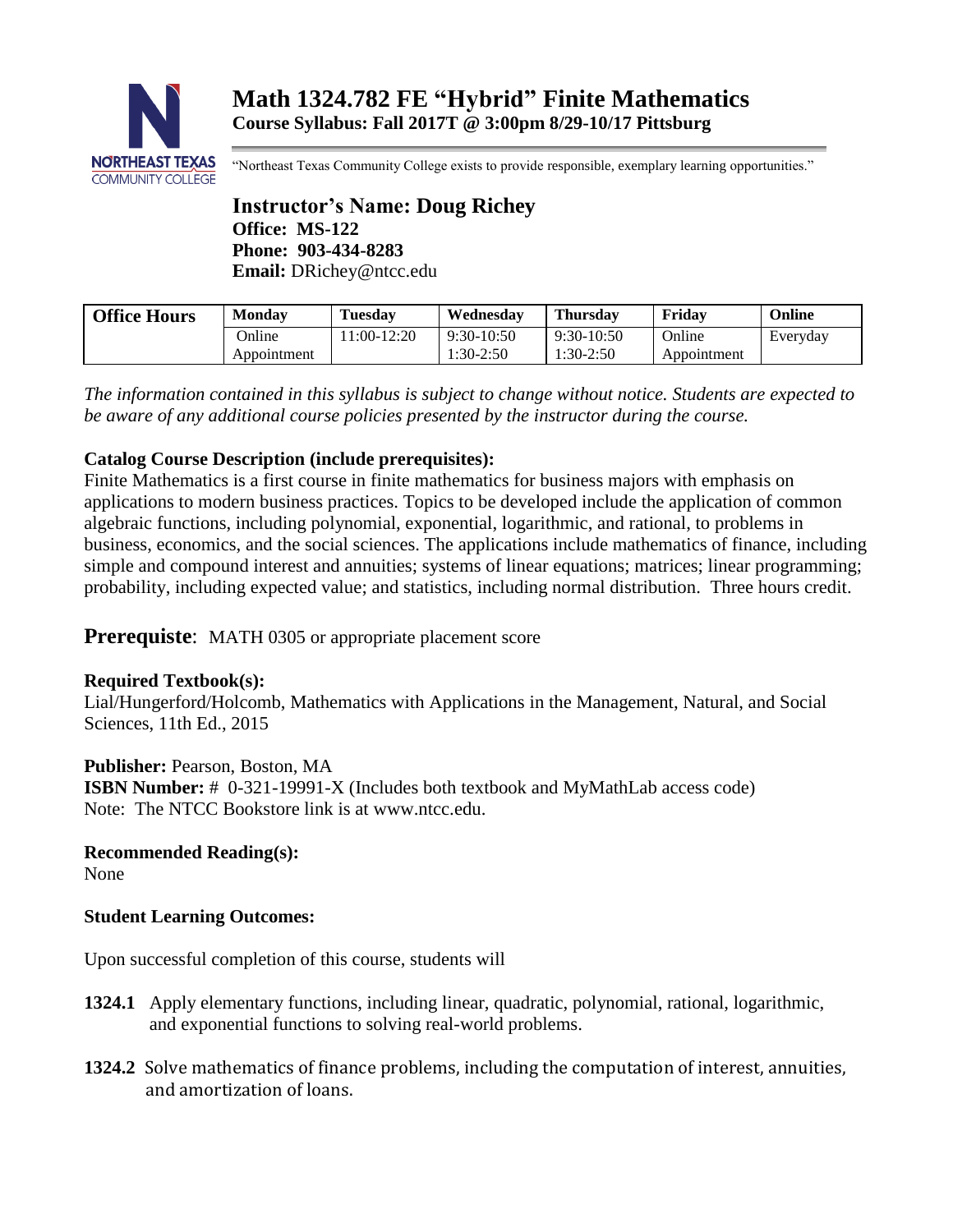- **1324.3** Apply basic matrix operations, including linear programming methods, to solve application problems.
- **1324.4** Demonstrate fundamental probability techniques and application of those techniques, including expected value, to solve problems.
- **1324.5** Apply statistical analyses including measures of center, measures of variation, and the normal distribution to model applications to solve real-world problems.

### **Core Curriculum Purpose and Objectives:**

Through the core curriculum, students will gain a foundation of knowledge of human cultures and the physical and natural world; develop principles of personal and social responsibility for living in a diverse world; and advance intellectual and practical skills that are essential for all learning.

Courses in the foundation area of mathematics focus on quantitative literacy in logic, patterns, and relationships. In addition, these courses involve the understanding of key mathematical concepts and the application of appropriate quantitative tools to everyday experience.

### **College Student Learning Outcomes:**

### Critical Thinking Skills

**CT.1** Students will demonstrate the ability to 1) analyze complex issues, 2) synthesize information, and 3) evaluate the logic, validity, and relevance of data.

### Communication Skills

**CS.1** Students will effectively develop, interpret and express ideas through written communication.

### Empirical and Quantitative Skills

- **EQS.1** Students will manipulate numerical data or observable facts by organizing and converting relevant information into mathematical or empirical form
- **EQS.2** Students will analyze numerical data or observable facts by processing information with correct calculations, explicit notations, and appropriate technology.
- **EQS.3** Students will draw informed conclusions from numerical data or observable facts that are accurate, complete, and relevant to the investigation.

### **SCANS Skills:**

 $N/A$ 

### **Course Outline:**

- I. Equations, Functions, and Graphs
	- A. Equations of Lines
	- B. Linear Inequalities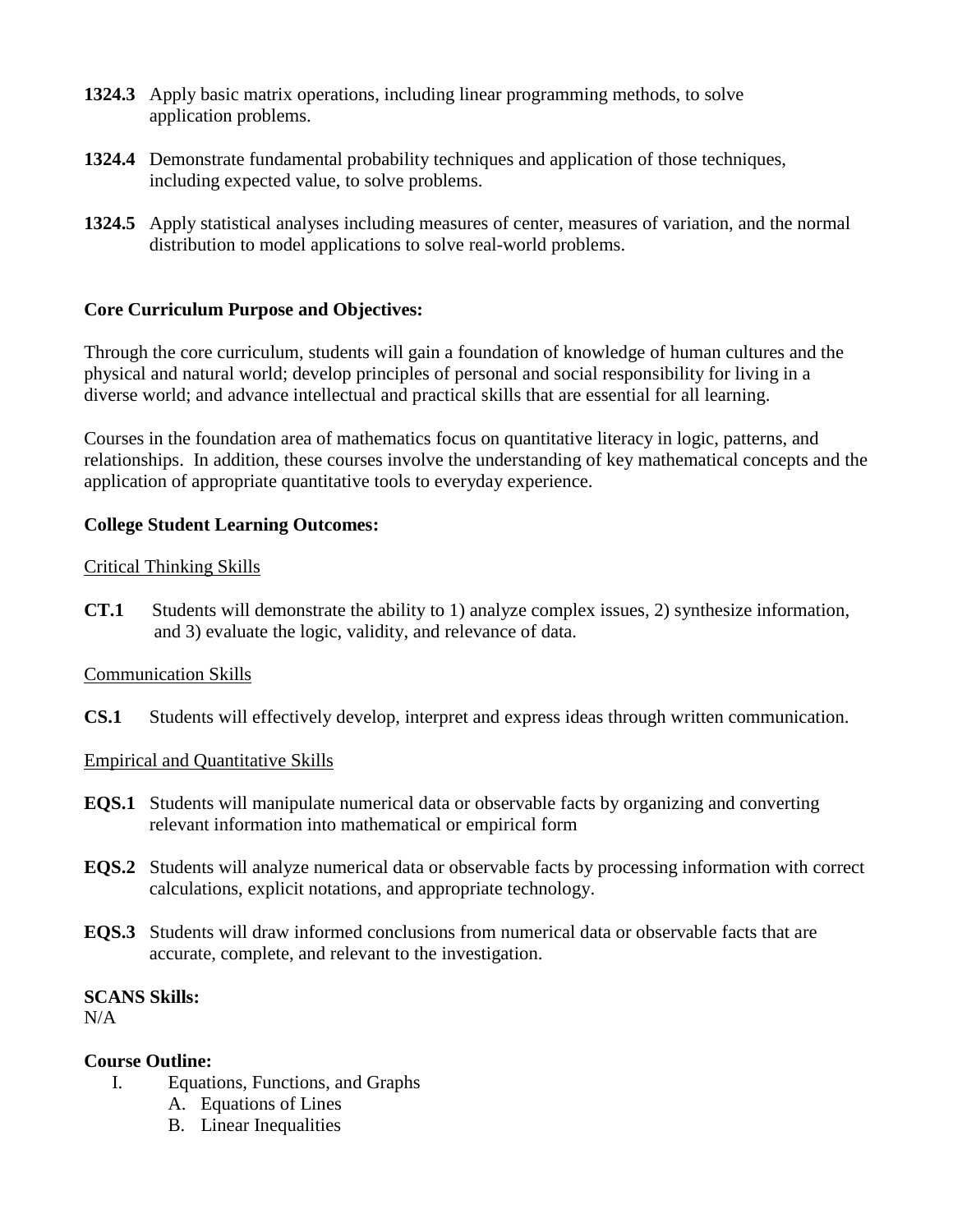- C. Functions and Graphs
- D. Applications of Linear Functions
- II. More Functions; The Mathematics of Finance
	- A. Quadratic Functions with Applications
	- B. Exponential Functions with Applications
	- C. Logarithmic Functions
	- D. Simple Interest and Discount
	- E. Compound Interest
- III. Systems of Linear Equations
	- A. Systems of Linear Equations with Applications
	- B. Matrix Operations with Applications
	- C. Graphing Linear Inequalities in Two Variables
	- D. Linear Programming: The Graphical Method with Applications
	- E. The Simplex Method: Maximization
- IV. Probability Analyses
	- A. Sets, Venn Diagrams, Experiments, Sample Spaces
	- B. Basic Concepts: Rules for Addition, Complements, Odds
	- C. Conditional Probability, Independence
	- D. Probability Distributions and Expected Value
	- E. Multiplication Principle, Permutations, and Combinations
- V. Statistics
	- A. Binomial Distribution
	- B. Measures of Central Tendency
	- C. Measures of Variation
	- D. Normal Distribution
	- E. Normal Approximation to the Binomial Distribution

# **Lectures & Discussion:**

This is a hybrid class where students are required to access graded activities on blackboard online delivery of instruction. A typical class will involve general participation by all members in a discussion regarding the mathematical principles and procedures being studied. Some small as well as large group activities will be employed, and students are expected to develop as team members as well as individuals.

**Tests/Exams:** Exam information is located below in the Evaluation/Grading Policy. Material covered on each exam is located below in the Assignments section.

**Assignments:** Submission of homework problems will be determined on a section-by-section basis. Assignments are subject to change.

# **Evaluation/Grading Policy:**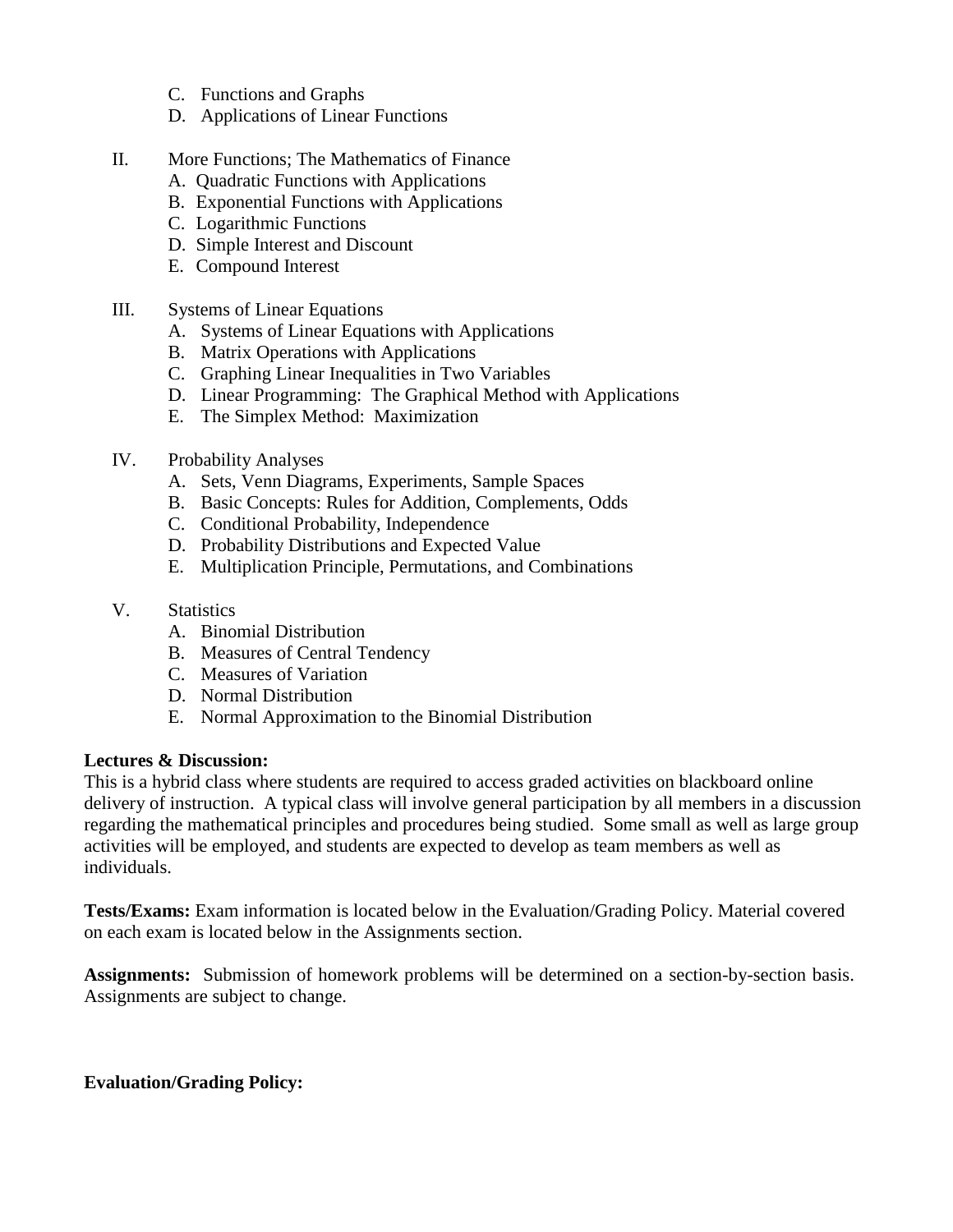Two major 150 point examinations, evenly spaced throughout the semester, will be given and will be worth 75% of the final grade. The average of a series of special assignments, online engagement, and homework exercises will be worth 25%.

| 2 Major Exams  |              | 75%  |
|----------------|--------------|------|
| Homework Grade |              | 25%  |
|                | <b>TOTAL</b> | 100% |

Students are expected to attend class on the day of the exam. Make-up exams will not be given unless the student has coordinated with the instructor at least two days prior to the exam. Late work for whatever reason will incur a penalty unless otherwise indicated by the instructor. Any approved makeup will be in conjuction with the final course examination.

**Other Course Requirements:** A graphing calculator is highly recommended for this course, but not required. Note: The NTCC Bookstore link is [at www.ntcc.edu](http://www.ntcc.edu/)

**Student Responsibilities/Expectations:** Cell phone usage in the classroom will be coordinated by the professor. Students will be warned when using a phone inappropriately. A student will be removed from class if any disruption continues.

The college's official means of communication is via your campus email address. I will use your campus email address and Blackboard to communicate with you outide of class. Make sure you keep your campus email cleaned out and below the limit so you can receive important messages.

### **NTCC Academic Honesty Statement:**

"Students are expected to complete course work in an honest manner, using their intellects and resources designated as allowable by the course instructor. Students are responsible for addressing questions about allowable resources with the course instructor. NTCC upholds the highest standards of academic integrity. This course will follow the NTCC Academic Honesty policy stated in the Student Handbook."

### **Academic Ethics**

The college expects all students to engage in academic pursuits in a manner that is beyond reproach. Students are expected to maintain complete honesty and integrity in their academic pursuit. Academic dishonesty such as cheating, plagiarism, and collusion is unacceptable and may result in disciplinary action. Refer to the student handbook for more information on this subject.

# **ADA Statement:**

It is the policy of NTCC to provide reasonable accommodations for qualified individuals who are students with disabilities. This College will adhere to all applicable federal, state, and local laws, regulations, and guidelines with respect to providing reasonable accommodations as required to afford equal educational opportunity. It is the student's responsibility to request accommodations. An appointment can be made with Shannin Garrett, Academic Advisor/Coordinator of Special Populations located in the College Connection. She can be reached at 903-434-8218. For more information and to obtain a copy of the Request for Accommodations, please refer to the NTCC website - [Special Populations](http://www.ntcc.edu/index.php?module=Pagesetter&func=viewpub&tid=111&pid=1).